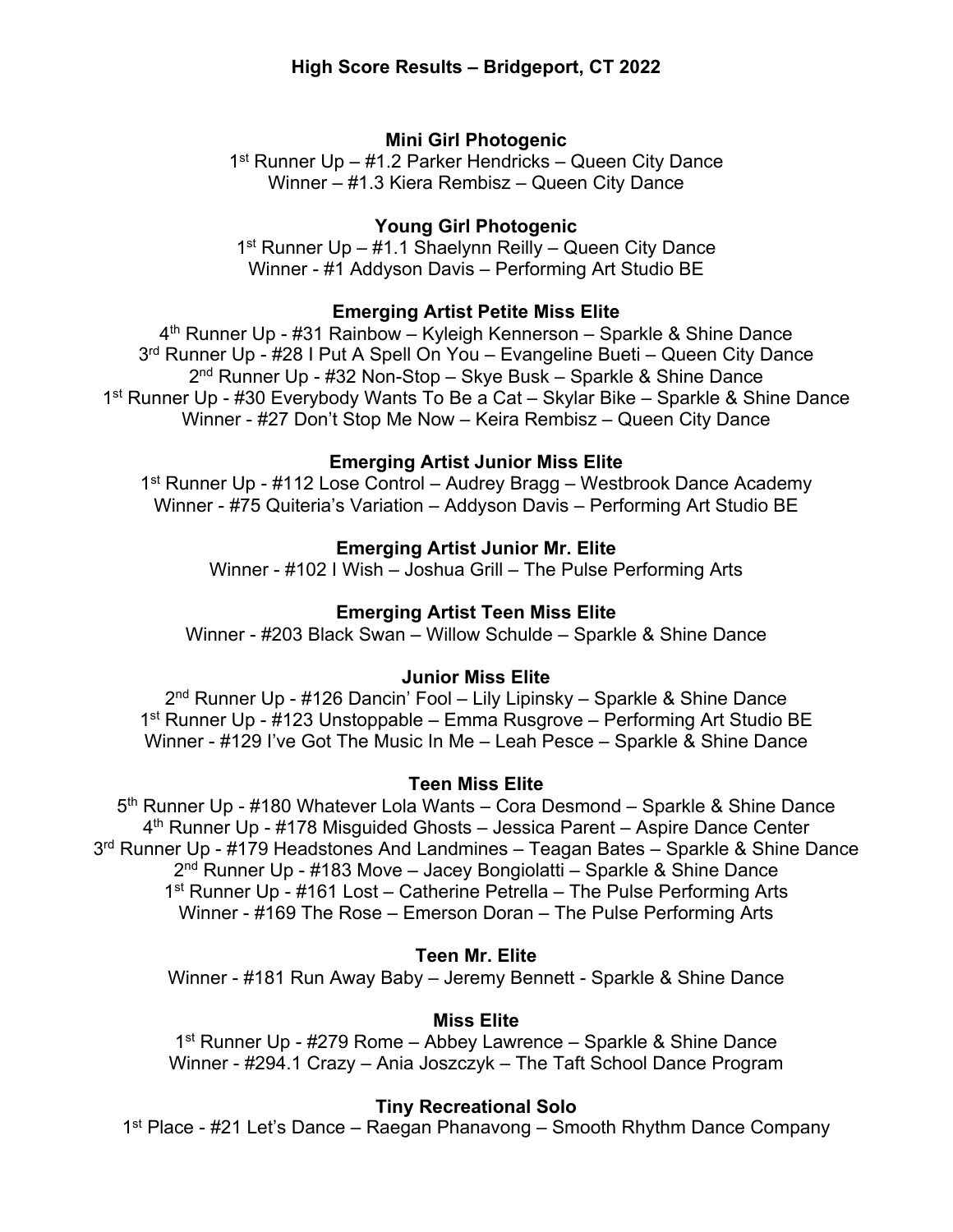## **Mini Recreational Solo**

3<sup>rd</sup> Place - #22 All About Me - Kelsy Barnes - Reach for The Stars 2nd Place - #34 Girl On Fire – Parker Hendricks – Queen City Dance 1<sup>st</sup> Place - #23 Big Noise – Zoey Fredericks – Queen City Dance

## **Mini Intermediate Solo**

8<sup>th</sup> Place - #31 Rainbow – Kyleigh Kennerson – Sparkle & Shine Dance  $7<sup>th</sup>$  Place - #28 I Put a Spell On You – Evangeline Bueti – Queen City Dance 6<sup>th</sup> Place - #29 J'adore Paris – Addison Bike – Sparkle & Shine Dance 5<sup>th</sup> Place - #32 Non-Stop – Skye Busk – Sparkle & Shine Dance 4th Place - #30 Everybody Wants To Be A Cat – Skylar Bike – Sparkle & Shine Dance 3rd Place - #25 Mermaid Party – Madison Munson – Sparkle & Shine Dance 2nd Place - #26 Boogie Shoes – Daniela Oliva – Queen City Dance 1<sup>st</sup> Place - #27 Don't Stop Me Now – Keira Rembisz – Queen City Dance

## **Young Recreational Solo**

 $4<sup>th</sup>$  Place - #4 Think – Hailey Kizis – Reach for the Stars 3<sup>rd</sup> Place - #2.1 Monster High – Autumn Feola – Reach for the Stars  $2<sup>nd</sup>$  Place - #3 Yeah – Elysia Hernandez – Smooth Rhythm Dance Company 1st Place - #2 Banji – Sofia Avenali – Smooth Rhythm Dance Company

### **Young Intermediate Solo**

10<sup>th</sup> Place - #84 Lose Control – Aurora Lotz – Queen City Dance 9th Place - #86 Ken – Skyler Pawlicki – Reach for the Stars  $8<sup>th</sup>$  Place - #80 Supernova – Bella Zappone – Reach for the Stars  $7<sup>th</sup>$  Place - #110 Suzy – Harper Molcyk – Reach for the Stars  $6<sup>th</sup>$  Place - #81 The Queen – Kierdin Ireland – Reach for the Stars 5th Place - #73 Bom-Bom-Bom – Emmary Gustafson – Aspire Dance Center 4th Place - #103 It's Who You Are – Laney Cowden – Dance Dimensions, LLC 3<sup>rd</sup> Place - #77 Warfare – Lyra Wilder – Sparkle & Shine Dance  $2<sup>nd</sup>$  Place - #78 Waiting On The World To Change – Zachary Dufresne – Aspire Dance Center 1st Place - #82 Wonderland – Aubrey Fredricks – Queen City Dance

#### **Young Competitive Solo**

10<sup>th</sup> Place - #115 Groovy Baby – Clara Dains – Sparkle & Shine Dance 9th Place - #127 Fields of Gold – Lilianna Aiello – Queen City Dance 8<sup>th</sup> Place – #126 Dancin' Fool – Lily Lipinsky – Sparkle & Shine Dance  $7<sup>th</sup>$  Place - #123 Unstoppable – Emma Rusgrove – Performing Art Studio BE  $6<sup>th</sup>$  Place - #122 Just My Size – Vienna Enriquez – Queen City Dance 5<sup>th</sup> Place - #129 I've Got The Music In Me – Leah Pesce – Sparkle & Shine Dance 4th Place - #117 Phantom of the Opera – Allie Chaleski – Dance Dimensions, LLC 3<sup>rd</sup> Place - #120 Kill The Lights – Shaelynn Reilly – Queen City Dance 2nd Place - #121 Miss Kiss – Tori Squeglia – Queen City Dance 1st Place - #125 Dangerous – Dyllan Civitello - Performing Art Studio BE

## **Teen Recreational Solo**

3<sup>rd</sup> Place - #183 If I Were A Friend – Katie Pesillo – Reach for the Stars  $2<sup>nd</sup>$  Place - #185 Run – Nicole Westover – Reach for the Stars 1st Place - #184 Money On My Mind – Katie Bouchard – Smooth Rhythm Dance Company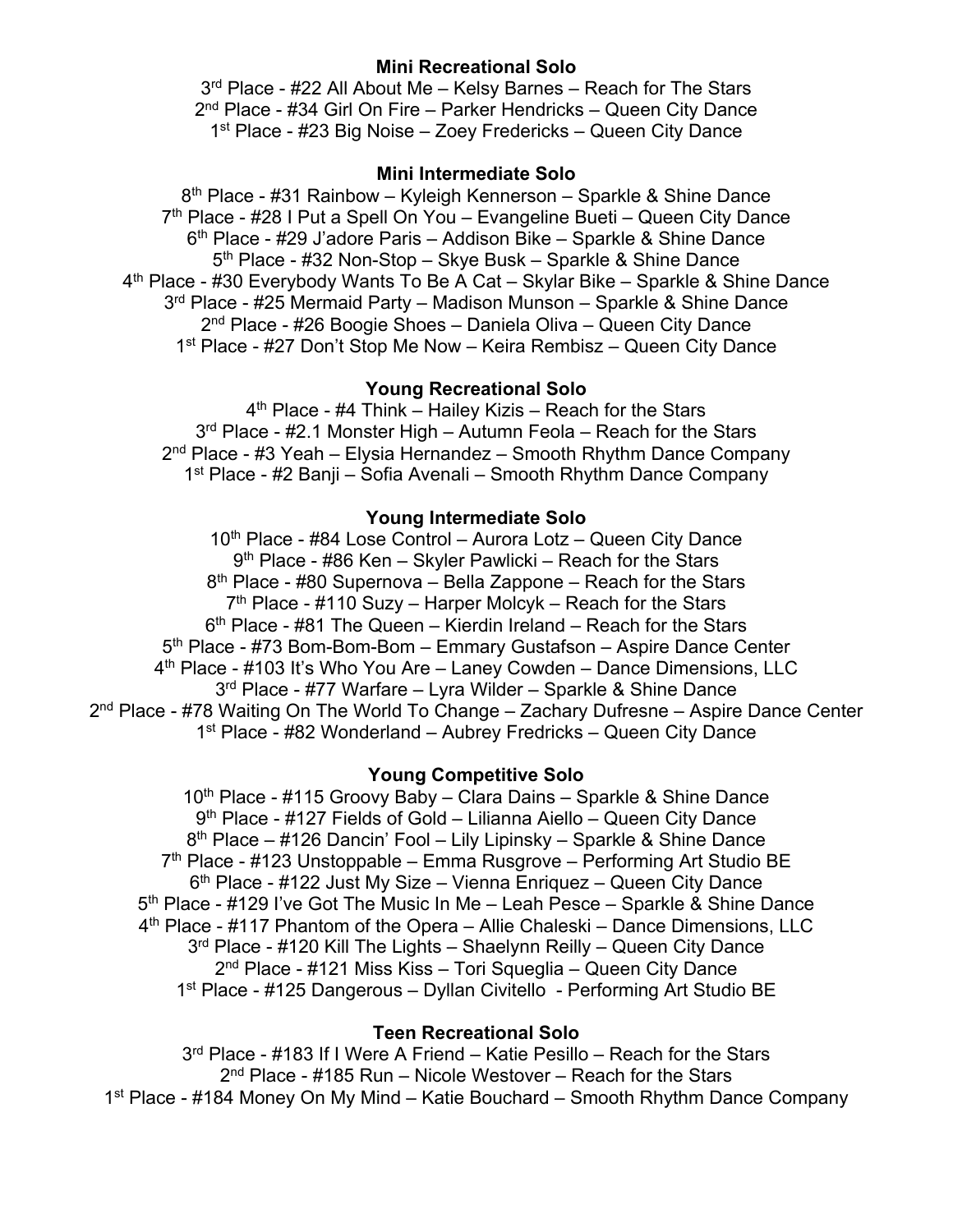#### **Teen Intermediate Solo**

 $10<sup>th</sup>$  Place - #201 Black Betty – Marley Molcyk – Reach for the Stars  $9<sup>th</sup>$  Place - #190 Are You Ready – Isaiah Ubides – Reach for the Stars 8<sup>th</sup> Place - #186 Endangered Species – Charity Zuffelato – Sparkle & Shine Dance  $7<sup>th</sup>$  Place - #203 Black Swan – Willow Schulde – Sparkle & Shine Dance  $6<sup>th</sup>$  Place - #200 Mercy – Emily Morton – Reach for the Stars  $5<sup>th</sup>$  Place - #188 The Hills – Cyrus Baraby – Reach for the Stars  $4<sup>th</sup>$  Place - #191 Ison – Jayden Bryant – Reach for the Stars 3<sup>rd</sup> Place - #202 Scars – Olivia Cannon – Rech for the Stars 2<sup>nd</sup> Place - #193 Yikes – Aubrey Zimmerman – Smooth Rhythm Dance Company 1st Place - #197 Diamons – Lia Rubbo – Smooth Rhythm Dance Company

## **Teen Competitive Solo**

10<sup>th</sup> Place - #145 Pure Imagination – Brielle Christenson – Aspire Dance Center 9th Place - #172 – Coppella Variation – Julia Cherundolo – Pinewood School of Dance 8th Place - #182 Move – Jacey Bongiolatti – Sparkle & Shine Dance  $7<sup>th</sup>$  Place - #177 Be The Change – Olivia Christopher – Reach for the Stars 6th Place - #161 Lost – Catherine Petrella – The Pulse Performing Arts 5<sup>th</sup> Place - #172.1 Billie Jean – Natalia Rapuano – Performing Art Studio BE  $4<sup>th</sup>$  Place - #176 Tapping Grey – Kylee Barnes – Reach for the Stars 3<sup>rd</sup> Place - #169 The Rose – Emerson Doran – The Pulse Performing Arts 2nd Place - #150 Darkness Inside – Leah Carillo – Thrive: The Essence of Dance 1st Place - #151 Painter – Gianna Onofrio – Thrive: The Essence of Dance

#### **Senior Intermediate Solo**

9th Place - #296 Astro Funk – Julia Payne – Reach for the Stars 8<sup>th</sup> Place - #306 Fast Car – Cheyanne Kovaleski – Reach for the Stars  $7<sup>th</sup>$  Place - #299 Venus – Madison Conlan – Reach for the Stars  $6<sup>th</sup>$  Place - #304 Good Ones – Emma Pascoe – Smooth Rhythm Dance Company  $5<sup>th</sup>$  Place - #300 Mad Hatter – Jadyn Ubides – Reach for the Stars  $4<sup>th</sup>$  Place - #297 No Limit – Grace Fiore – Reach for the Stars 3<sup>rd</sup> Place - #295 Mama – Arianna Cavicchio – Reach for the Stars  $2<sup>nd</sup>$  Place - #305 El Preso – Mia Pelaez – Smooth Rhythm Dance Company 1st Place -  $\#298$  Graduation – Scotty Kowalczyk – Reach for the Stars

## **Senior Competitive Solo**

10<sup>th</sup> Place - #262 Mindless Town – Hanna Linden – Dance Dimensions, LLC 9<sup>th</sup> Place - #270 Burn – Megan Murphy – Westbrook Dance Academy 8<sup>th</sup> Place - #278 Come On Eileen – Alexis Bray – Dance Dimensions, LLC 7th Place - #274 Seven Nation – Reagan Botti – Studio Vibe LLC  $6<sup>th</sup>$  Place - #285 ADHD – Kayla Feinberg – Queen City Dance 5<sup>th</sup> Place - #263 In Case You Don't Live Forever - Erin Schechter - Dance Dimensions, LLC 4<sup>th</sup> Place - #272 Burn – Raia Cephas – Queen City Dance  $3<sup>rd</sup>$  Place - #271 Used To Be Mine – Alavna Lawson – Reach for the Stars 2<sup>nd</sup> Place - #294.1 Crazy – Ania Joszczyk – The Taft School Dance Program 1<sup>st</sup> Place - #276 Come Together – Meredith Mischke – Reach for the Stars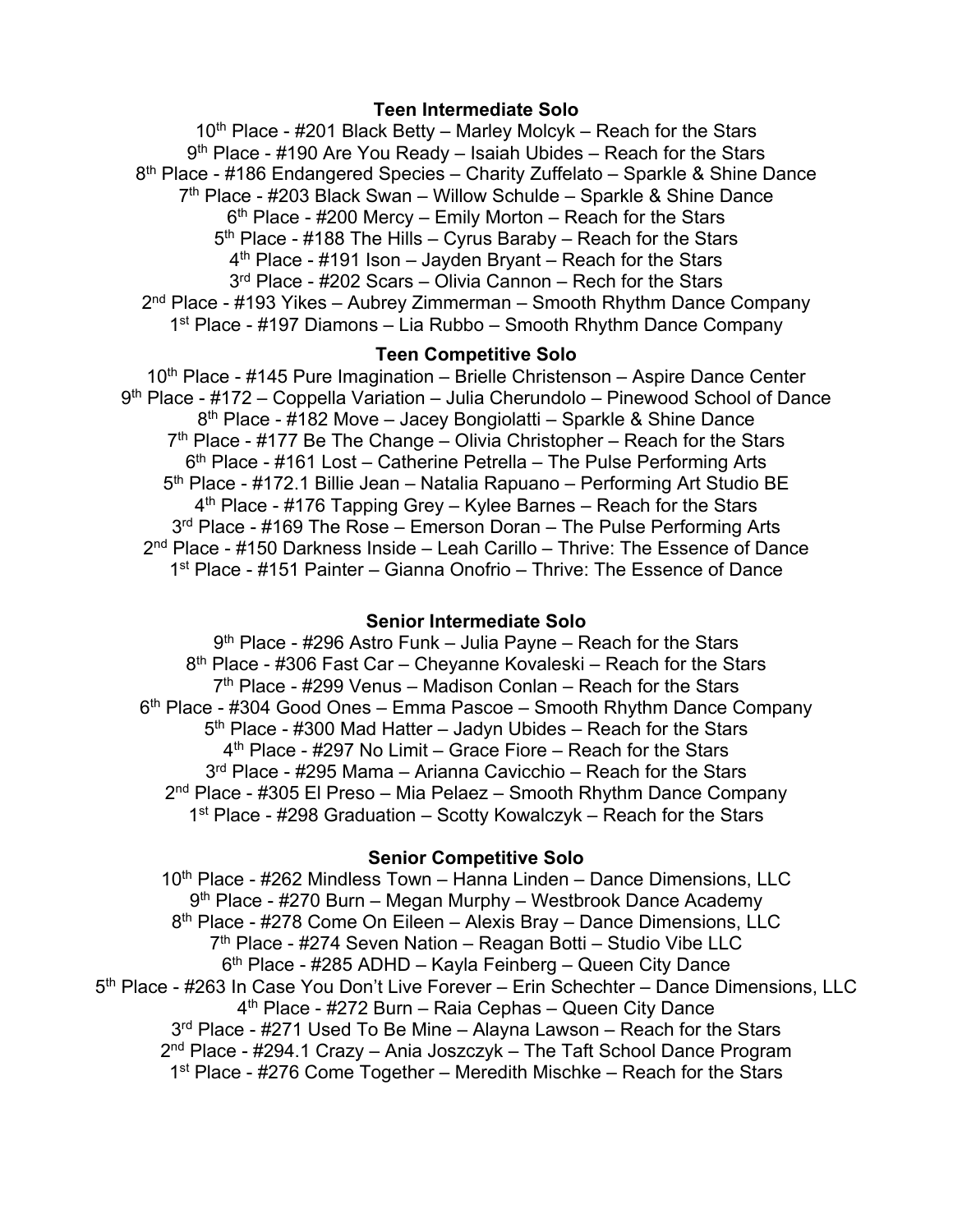## **Mini Recreational Duo/Trio**

4<sup>th</sup> Place - #61 Sucker – Reach for the Stars 3<sup>rd</sup> Place - #66 Imma Bee - Reach for the Stars 2<sup>nd</sup> Place - #70 Zip A Dee Doo Dah – Reach for the Stars 1<sup>st</sup> Place – #67 Three Blind Mice – Reach for the Stars

## **Mini Intermediate Duo/Trio**

4<sup>th</sup> Place - #5 Fall On Me - Dance Dimensions, LLC 3<sup>rd</sup> Place - #6 Help Is On The Way - Sparkle & Shine Dance 2<sup>nd</sup> Place - #7 You've Got A Friend In Me - Sparkle & Shine Dance 1<sup>st</sup> Place - #8 C'mon Everybody – Queen City Dance

## **Young Recreational Duo/Trio**

 $6<sup>th</sup>$  Place - #62 Super Heros In Training – Reach for the Stars 5<sup>th</sup> Place - #64 Mr. Pinestripe – Reach for the Stars 4<sup>th</sup> Place - #40 Gully Can you Heare – Volta Dance Studio 3<sup>rd</sup> Place - #41 Better Together - Studio Vibe LLC 2<sup>nd</sup> Place - #53 Double Agent – Reach for the Stars 1<sup>st</sup> Place - #44.1 Con Calma – Smooth Rhythm Dance Company

## **Young Intermediate Duo/Trio**

10<sup>th</sup> Place - #65 Royal – Performing Art Studio BE 9<sup>th</sup> Place - #60 Hold On Tight – Aspire Dance Center 8<sup>th</sup> Place - #59 Sign Of The Times – Aspire Dance Center  $7<sup>th</sup>$  Place - #54 Crazy In Love – Queen City Dance 6th Place - #55 Girl Power – Aspire Dance Center  $5<sup>th</sup>$  Place - #48 My Future – Reach for the Stars 4th Place - #51 Follow Me Into The Dark – Reach for the Stars 3<sup>rd</sup> Place - #63 Dueling Banjos – Reach for the Stars 2<sup>nd</sup> Place - #49 This Bitter Earth – Sparkle & Shine Dance  $1<sup>st</sup>$  Place - #57 Superstition – Reach for the Stars

### **Young Competitive Duo/Trio**

6<sup>th</sup> Place - #136 Warrior – Queen City Dance 5<sup>th</sup> Place - #140 Run – Queen City Dance 4th Place - #133 Welcome To Havanna – Sparkle & Shine Dance 3<sup>rd</sup> Place - #135 Mungojerrie and Rumpleteezer – Sparkle & Shine Dance 2nd Place - #137 From A Distance – Pinewood School of Dance 1<sup>st</sup> Place - #134 Order Up – Sparkle & Shine Dance

## **Teen Recreational Duo/Trio**

1<sup>st</sup> Place - #214 The Devil Went Down To Georgia – Sparkle & Shine Dance

## **Teen Intermediate Duo/Trio**

 $9<sup>th</sup>$  Place - #221 Let Me Think About It – Reach for the Stars 8th Place - #219 Baristas – Reach for the Stars  $7<sup>th</sup>$  Place - #217 Light That Shines Through – Smooth Rhythm Dance Company  $6<sup>th</sup>$  Place #223 Jumpin Jack – Reach for the Stars 5<sup>th</sup> Place - #215 Out Of The Dark – Reach for the Stars 4th Place - #218 Harder Better Faster Stronger – Dance Dimensions, LLC 3<sup>rd</sup> Place - #222 God's Chariots – Smooth Rhythm Dance Company 2<sup>nd</sup> Place - #224 No Vex Oh – Smooth Rhythm Dance Company 1<sup>st</sup> Place - #220 The Way To Infinity – Reach for the Stars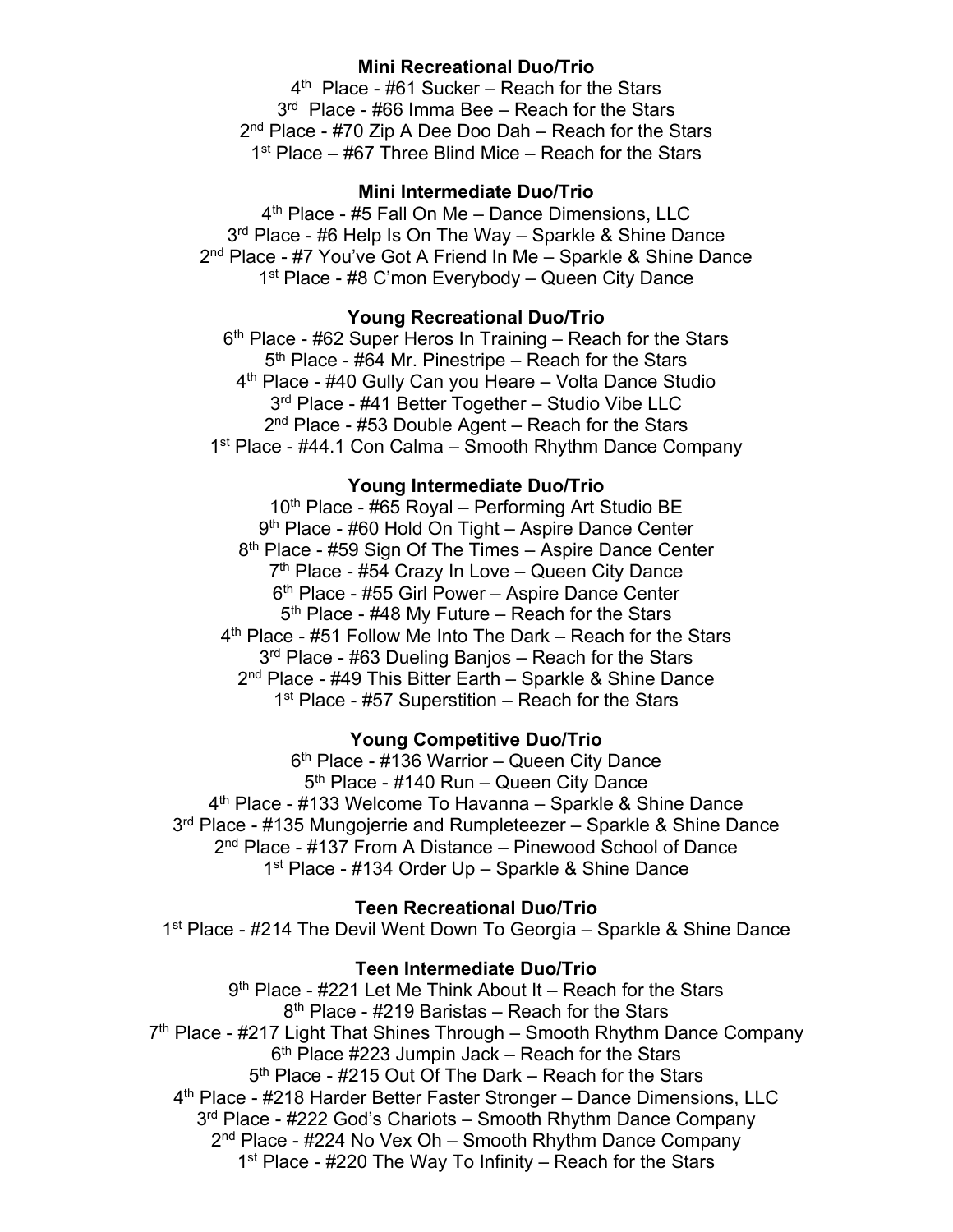## **Teen Competitive Duo/Trio**

10<sup>th</sup> Place - #235 Safe In My Hands - Dance Dimensions, LLC 9th Place - #242 Look What Happened To Mable – Pinewood School of Dance 8<sup>th</sup> Place - #228 Heart Cry - Dance Dimensions, LLC 7<sup>th</sup> Place - #246 Beggin<sup>7</sup> – Sparkle & Shine Dance 6<sup>th</sup> Place - #237 Amazing Grace – Pinewood School of Dance  $5<sup>th</sup>$  Place - #234 Footprints – The Pulse Performing Arts 4<sup>th</sup> Place - #227 Clair De Lune – The Pulse Performing Arts 3<sup>rd</sup> Place - #236 Finally See Myself – Reach for the Stars  $2<sup>nd</sup>$  Place - #241 Ending – The Pulse Performing Arts 1<sup>st</sup> Place - #230 Leaving Song – Thrive: The Essence of Dance

## **Senior Intermediate Duo/Trio**

3<sup>rd</sup> Place - #310 Witches – Reach for the Stars 2<sup>nd</sup> Place - #281 Reality – Reach for the Stars 1<sup>st</sup> Place - #309 Better Believe It – Reach for the Stars

### **Senior Competitive Duo/Trio**

4<sup>th</sup> Place - #284 Pink and White – Dance Dimensions, LLC 3<sup>rd</sup> Place - #287 The Wisp Sings – Pinewood School of Dance 2<sup>nd</sup> Place - #288 Play That Funky Music – Dance Dimensions, LLC 1<sup>st</sup> Place - #286 Don't Worry About Me – Reach for the Stars

## **Tiny Recreational Small Group**

2nd Place - #33 Poker Face – Volta Dance Studio 1<sup>st</sup> Place - #38 Story of the Book – Volta Dance Studio

### **Mini Recreational Small Group**

4<sup>th</sup> Place - #37 Agent – Volta Dance Studio 3<sup>rd</sup> Place - #42 We Can Change The World – Dance Dimensions, LLC 2<sup>nd</sup> Place - #44 Loyal Brave True – Volta Dance Studio 1<sup>st</sup> Place - #43 Rescue Me – Reach for the Stars

#### **Mini Intermediate Small Group**

2<sup>nd</sup> Place - #46 Car Wash – Sparkle & Shine Dance 1<sup>st</sup> Place - #50 Oh The Thinks You Can Think – Sparkle & Shine Dance

### **Young Recreational Small Group**

3rd Place - #35 Daja Cat Remix – Volta Dance Studio 2nd Place - #34 Colors – Smooth Rhythm Dance Company 1<sup>st</sup> Place - #36 It's My Party – Studio Vibe LLC

#### **Young Intermediate Small Group**

10<sup>th</sup> Place - #10 Freedom – Aspire Dance Center 9<sup>th</sup> Place - #9 Freeze Frame - Sparkle & Shine Dance 8th Place - #12 Warriors – Reach for the Stars 7<sup>th</sup> Place - #18 Rockin' The Boat – Aspire Dance Center 6th Place - #15 Happily Ever After – Dance Dimensions, LLC 5<sup>th</sup> Place - #14 Riptide – Aspire Dance Center 4<sup>th</sup> Place - #17 The Way You Are – Reach for the Stars 3<sup>rd</sup> Place - #20 Fuego – Reach for the Stars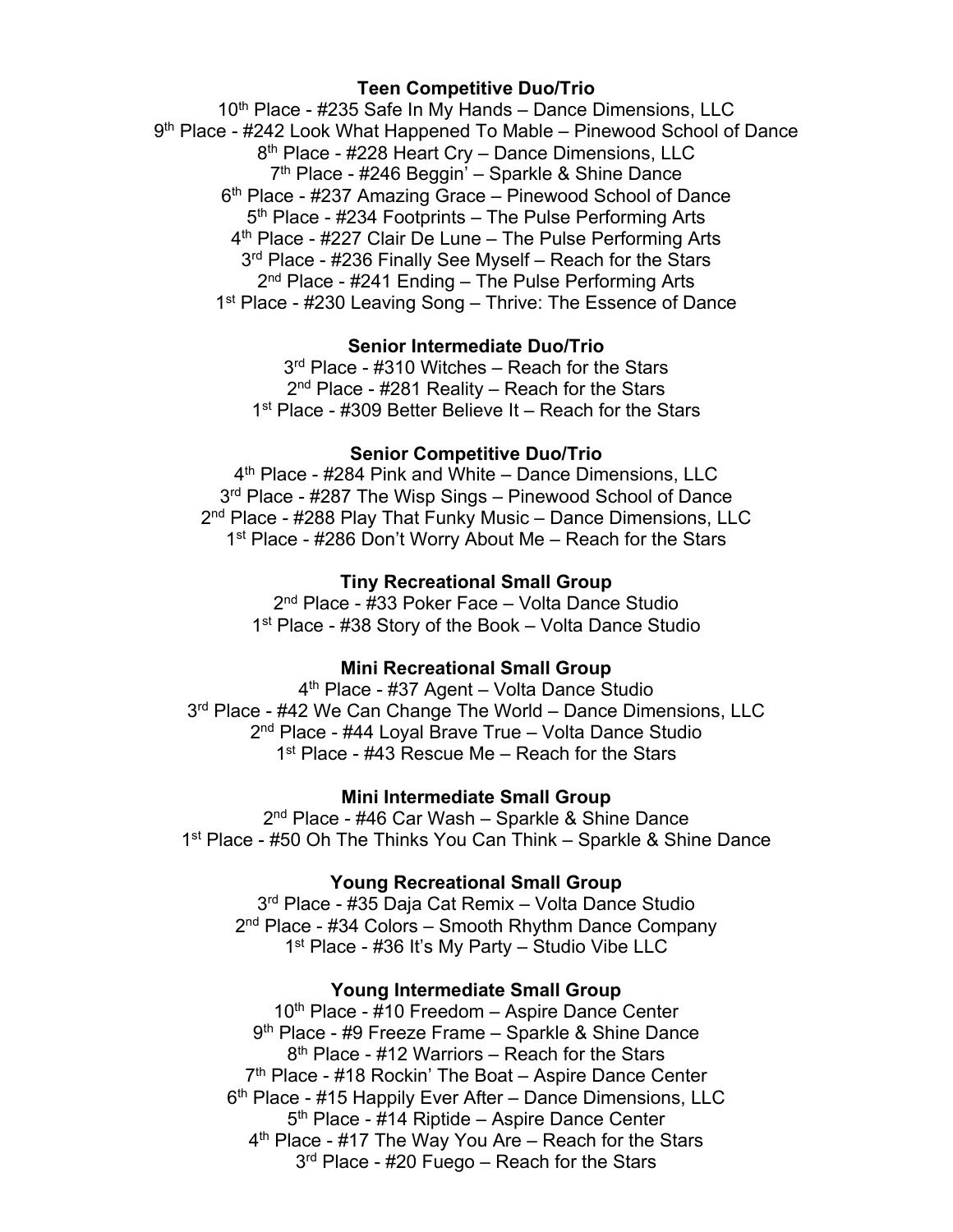2<sup>nd</sup> Place - #16 Wherever You Will Go – Reach for the Stars 1<sup>st</sup> Place - #11 Music Box Dancer – Dance Dimensions, LLC

## **Young Competitive Small Group**

4th Place - #119 Little Red Riding Hood – Sparkle & Shine Dance 3<sup>rd</sup> Place - #139 Return To Neverland – Sparkle & Shine Dance 2<sup>nd</sup> Place - #141 My Favorite Things – Pinewood School of Dance 1<sup>st</sup> Place - #131 Waltz From Sylvia – Pinewood School of Dance

#### **Teen Recreational Small Group**

2nd Place - #71 Ocean – Volta Dance Studio 1<sup>st</sup> Place - #52 Fighter – Volta Dance Studio

### **Teen Intermediate Small Group**

9<sup>th</sup> Place - #208 Divergent – Smooth Rhythm Dance Company 8<sup>th</sup> Place - #210 Eye Of The Tiger – Aspire Dance Center  $7<sup>th</sup>$  Place - #209 Matrimony – Reach for the Stars 6<sup>th</sup> Place - #205 Change Is Everything – Aspire Dance Center 5<sup>th</sup> Place - #211 Working Day And Night – Reach for the Stars 4<sup>th</sup> Place - #207 Come Home – Reach for the Stars 3<sup>rd</sup> Place - #206 Killing It – Reach for the Stars 2<sup>nd</sup> Place - #204 Purple Hat – Reach for the Stars 1<sup>st</sup> Place – Gotta Get Through This – Reach for the Stars

### **Teen Competitive Small Group**

10<sup>th</sup> Place - #293 Beggin – Aspire Dance Center 9th Place - #315 Black and Gold – Sparkle & Shine Dance 8th Place - #302 Heartbeat – Pinewood School of Dance 7<sup>th</sup> Place - #313 Alps – Aspire Dance Center  $6<sup>th</sup>$  Place - #311 Ease My Mind – Sparkle & Shine Dance 5<sup>th</sup> Place - #314 Someone In The Crowd – Pinewood School of Dance 4<sup>th</sup> Place - #312 Look Up – Dance Dimensions, LLC 3rd Place - #294 Clavelitos – Pinewood School f Dance  $2<sup>nd</sup>$  Place - #303 Ma Cherie – Reach for the Stars 1<sup>st</sup> Place - #291 O'Fortuna – Sparkle & Shine Dance

## **Senior Intermediate Small Group**

3<sup>rd</sup> Place - #282 Through With You – Reach for the Stars  $2<sup>nd</sup>$  Place - #283 I Know It – Reach for the Stars 1<sup>st</sup> Place - #280 Broken – Reach for the Stars

#### **Senior Competitive Small Group**

4th Place - #308 I Can See Clearly Now – Dance Dimensions, LLC 3<sup>rd</sup> Place - #290 Gold Digger – Reach for the Stars 2<sup>nd</sup> Place - #292 Muertos – Reach for the Stars 1<sup>st</sup> Place - #307 Wild Fire – Reach for the Stars

#### **Young Recreational Large Group**

2nd Place - #47 Old School Cool – Volta Dance Studio 1<sup>st</sup> Place – #68 Queens In The Castle – Volta Dance Studio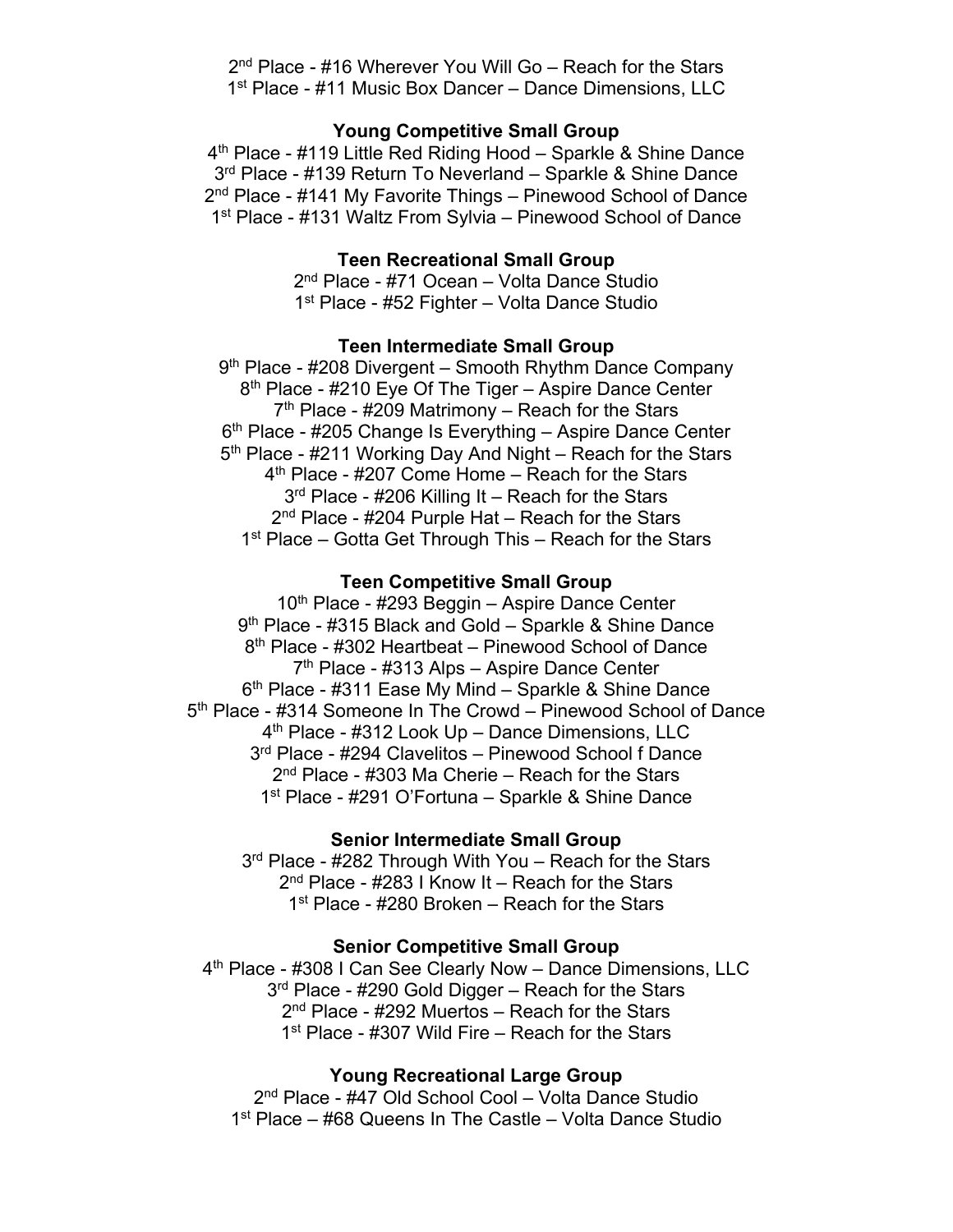## **Young Intermediate Large Group**

2<sup>nd</sup> Place - #142 Bruce – Sparkle & Shine Dance 1<sup>st</sup> Place - #114 Mambo #5 – Sparkle & Shine Dance

## **Young Competitive Large Group**

3<sup>rd</sup> Place - #97 Rise Up - Sparkle & Shine Dance 2<sup>nd</sup> Place - #113 A Little Party – Sparkle & Shine Dance 1<sup>st</sup> Place - #83 Breezy – Sparkle & Shine Dance

#### **Teen Intermediate Large Group**

3<sup>rd</sup> Place - #253 Who's For Dinner – Reach for the Stars  $2<sup>nd</sup>$  Place - #249 Airfource 14 – Reach for the Stars 1<sup>st</sup> Place - #252 Turn It Up – Smooth Rhythm Dance Company

## **Teen Competitive Large Group**

8<sup>th</sup> Place - #248 Black and Gold – Pinewood School of Dance 7<sup>th</sup> Place - #226 A Life For The Tsar – Pinewood School of Dance 6<sup>th</sup> Place - #250 From Now On – Sparkle & Shine Dance 5<sup>th</sup> Place - #247 Fortune Days – Dance Dimensions, LLC 4th Place - #251 Do Your Thing – Dance Dimensions, LLC 3<sup>rd</sup> Place - #229 Good Luck – Reach for the Stars 2nd Place - #233 Good Morning – Pinewood School of Dance 1<sup>st</sup> Place - #240 Angel – Reach for the Stars

### **Senior Competitive Large Group**

1<sup>st</sup> Place - #316 Personalities – Reach for the Stars

**Young Recreational Line** 

1<sup>st</sup> Place - #69 On The Floor – Smooth Rhythm Dance Company

### **Teen Competitive Line**

1<sup>st</sup> Place - #212 Boogie Fever – Dance Dimensions, LLC

## **Young Intermediate Production**

2<sup>nd</sup> Place - #72 Go Wildcats – Sparkle & Shine Dance 1<sup>st</sup> Place - #45 On Broadway – Sparkle & Shine Dance

**Teen Intermediate Production**

1<sup>st</sup> Place - #225 If You Can't Take The Heat Get Out The Kitchen – Reach for the Stars

#### **Teen Competitive Production**

1<sup>st</sup> Place - #254 Bridge Over Troubled Water – Pinewood School of Dance

## **Judge Choice Awards**

#### **Outstanding Entertainment**

#45 On Broadway – Sparkle & Shine Dance #83 Breezy – Sparkle & Shine Dance #172.1 Billie Jean – Performing Art Studio BE #225 If You Can't Take The Heat Get Out Of The Kitchen – Reach for the Stars #291 O'Fortuna – Sparkle & Shine Dance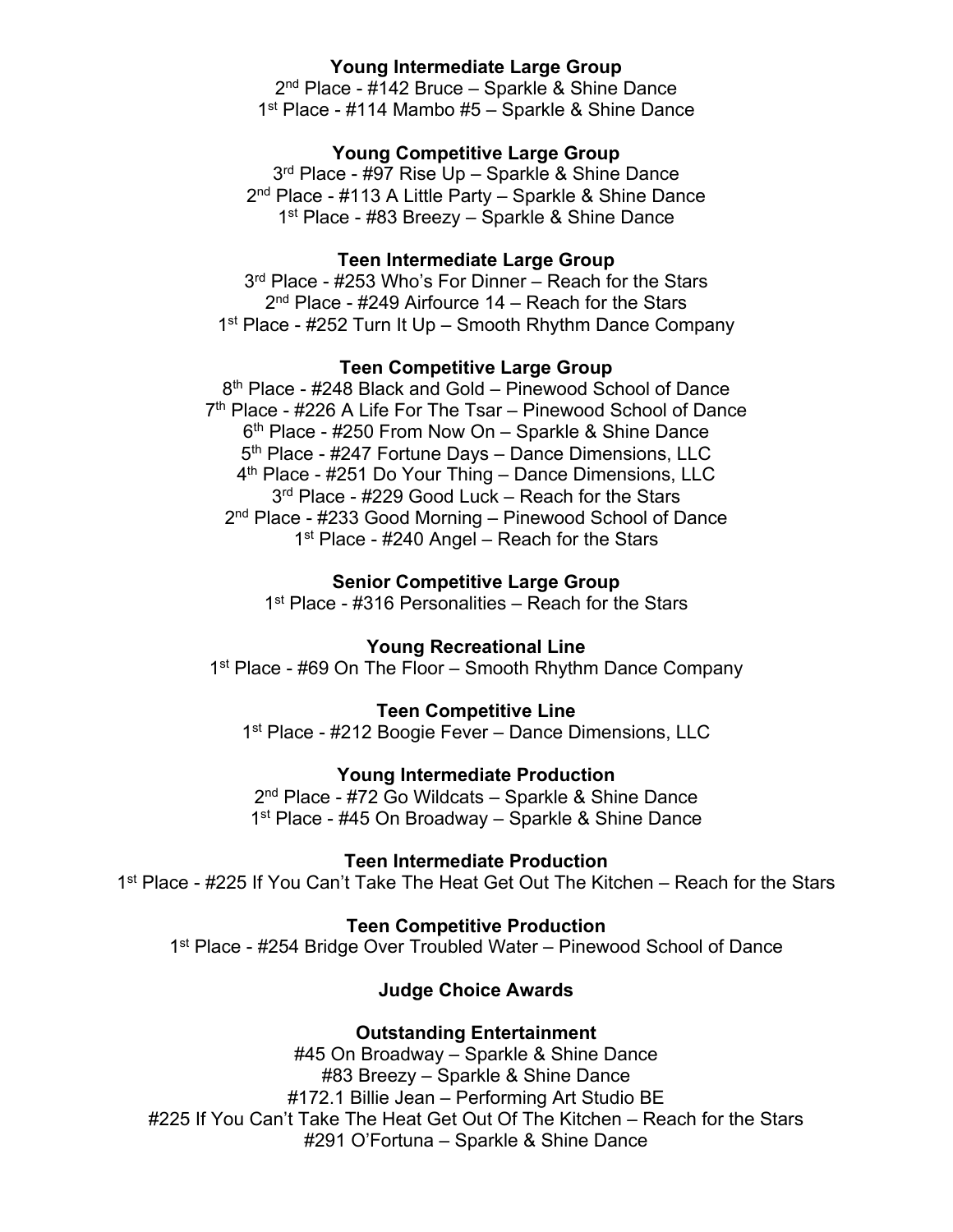### **Showmanship**

#28 I Put A Spell On You – Queen City Dance #86 Ken – Reach for the Stars #158 I Won't Dance – Aspire Dance Center #233 Good Morning – Pinewood School of Dance #265 Heebee Jeebee – Dance Dimensions, LLC

## **Technical Excellence**

#16 Wherever You Will Go – Reach for the Stars #117 Phantom of the Opera – Dance Dimensions, LLC #151 Painter – Thrive: The Essence of Dance #227 Clair De Lune – The Pulse Performing Arts #307 Wild Fire – Reach for the Stars

#### **Emotional Execution**

#59 Sign Of The Times – Aspire Dance Center #78 Waiting on the World to Change – Aspire Dance Center #176 Tapping Grey – Reach for the Stars #230 Leaving Song – Thrive: The Essence of Dance #270 Burn – Westbrook Dance Academy

#### **Outstanding Choreography**

#69 On the Floor – Smooth Rhythm Dance Company #131 Waltz from Sylvia – Pinewood School of Dance #169 The Rose – The Pulse Performing Arts #247 Fortune Days – Dance Dimensions, LLC #258 Can't Help Falling In Love – Queen City Dance

## **ADCC Studio of Excellence Award**

Smooth Rhythm Dance Company

### **Overall High Point Student Choreography** -

**Recreational Solo/Duo/Trio** - #23 Big Noise – Zoey Fredricks – Queen City Dance **Recreational Group/Line/Production** - #69 On The Floor – Smooth Rhythm Dance Company **Intermediate Solo/Duo/Trio** - #309 Better Believe It – Reach for the Stars **Intermediate Group/Line/Production** - #45 On Broadway – Sparkle & Shine Dance **Competitive Solo/Duo/Trio** - #230 Leaving Song – Thrive: The Essence of Dance **Competitive Group/Line/Production** - #307 Wild Fire – Reach for the Stars

#### **Artistic Adventures**

#16 Wherever You Will Go – Reach for the Stars #30 Everybody Wants To Be A Cat – Sparkle & Shine Dance #48 My Future – Reach for the Stars #108 I Wanna Be A Rockette – Aspire Dance Center #121 Miss Kiss – Queen City Dance #122 Just My Size – Queen City Dance #150 Darkness Inside – Thrive: The Essence of Dance #151 Painter – Thrive: The Essence of Dance #161 Lost – The Pulse Performing Arts #167 The Miracle – Reach for the Stars